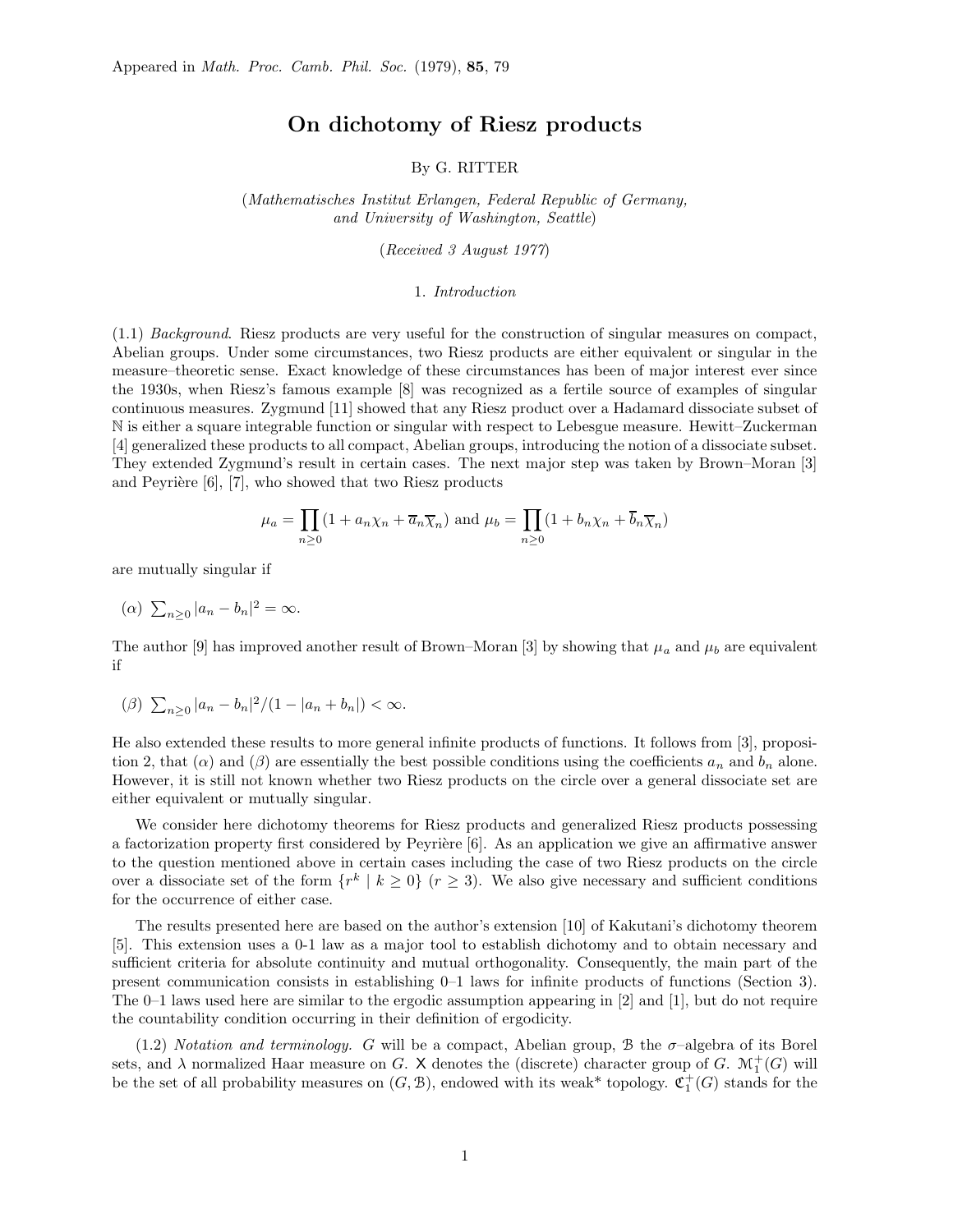space of all continuous functions  $\geq 0$  on G with  $\lambda$ -integral 1.  $\mathfrak{A}^+_1(G)$  denotes the subspace of all functions in  $\mathfrak{C}_1^+(G)$  with absolutely summable Fourier series. For  $f \in \mathfrak{A}_1^+(G)$ , we will write

$$
f' := |\widehat{f}|^{\vee} (=\sum_{\chi \in \mathsf{X}} |\widehat{f}(\chi)| \chi).
$$

 $\mathfrak{I}^+_1(G)$  means the set of all elements  $f \in \mathfrak{A}^+_1(G)$  such that  $\widehat{f} \geq 0$ . Denoting by  $\mathfrak{P}^+_1(G)$  the set of all functions in  $\mathfrak{C}_1^+(G)$  such that  $\widehat{f} \geq 0$ , we obtain the inclusions

$$
\mathfrak{P}_1^+(G) \subseteq \mathfrak{I}_1^+(G) \subseteq \mathfrak{A}_1^+(G) \subseteq \mathfrak{C}_1^+(G).
$$

Let  $(T_n)_{n>0}$  be a sequence of symmetric subsets of X containing the character 1. A sequence  $(\chi_n)_{n>0}$ such that  $\chi_n \in \mathsf{T}_n$  for all n and  $\chi_n = 1$  for almost all n will be called a  $(\mathsf{T}_n)$ –word (or simply word, if no confusion seems possible). For  $m \geq 0$ ,  $\Omega_m$  will stand for the set of all words of length m, i.e. all words of the form  $(\chi_0, \chi_1, \ldots, \chi_{m-1}, 1, 1, \ldots)$ . Given  $\chi \in \mathsf{X}$ ,  $\Omega_m(\chi)$  will stand for the set of all words in  $\Omega_m$  such that

$$
\prod_{k=0}^{m-1} \chi_k = \chi
$$

(the words in  $\Omega_m$  that represent  $\chi$ ), and  $\Omega(\chi)$  will mean the set of all words that represent  $\chi$ . The sequence  $(T_n)$  will be called 1–dissociate, if the only word representing 1 is the trivial word  $(1, 1, \dots)$  and it will be called 2–dissociate, if each character in X has at most one representation as a word. A sequence  $(\chi_n)_{n\geq 0} \subseteq X \setminus \{1\}$  will be called  $1-dissociate$  (dissociate), if the sequence  $(\{1,\chi_n,\bar{\chi}_n\})_{n\geq 0}$  is 1–dissociate (2–dissociate).

Now let  $(T_n)$  be 1-dissociate and let  $(f_n)$  be a sequence in  $\mathfrak{C}_1^+(G)$  such that

$$
\operatorname{supp} \widehat{f}_n := \{ \chi \in \mathsf{X} \mid \widehat{f}_n(\chi) \neq 0 \} \subseteq \mathsf{T}_n
$$

for all  $n$ . We will write

$$
f_{m,n} := \prod_{k=m}^{n-1} f_k.
$$

1-dissociativity of  $(T_n)$  implies that  $\int f_{m,n} d\lambda = 1$  for all  $m, n$  such that  $m \leq n$ ; any weak\* cluster point of the sequence  $(f_{0,n}\lambda)$  will be called a *generalized Riesz product* generated by the sequence  $(f_n)$ . If  $(f_n)$  is a sequence in  $\mathfrak{I}^+_1(G)$ , then the weak\* limit exists (see [9]). Let  $\mu$  be a generalized Riesz product generated by  $(f_n)$  and let  $m \geq 0$ . Then any cluster point  $\rho$  of the net  $(f_{m,n} \lambda)_{\tau}$ , where  $(n_{\tau})_{\tau}$  is any subset of N such that

$$
\mu = \lim_{\tau} f_{0,n_{\tau}} \lambda,
$$

will be called a *tail measure* for  $\mu$  and m. We have  $\mu = f_{0,m}\rho$ .

If  $f_n$  has the form  $f_n = 1 + a_n \chi_n + \bar{a}_n \bar{\chi}_n$  for all n, where  $(\chi_n)$  is a 1-dissociate sequence and the  $a_n$ 's are complex numbers of modulus  $\leq \frac{1}{2}$ , then  $\mu$  is called a *Riesz product*. Since, in this case, we have  $f_n \in \mathfrak{I}^+_1(G)$ , the sequence  $(f_n)$  generates exactly one Riesz product  $\mu = \lim_n f_{0,n} \lambda$  and tail measures are uniquely defined.

Given a probability space  $(\Omega, \mathcal{F}, P)$  a sub– $\sigma$ –algebra  $\mathcal{T}$  of  $\mathcal{F}$ , and a function  $f \in \mathcal{L}_1(P)$ , the symbol  $E_P(f | \mathcal{T})$  denotes the conditional expectation of f with respect to  $\mathcal{T}$  and P. P will be called trivial on a sub– $\sigma$ –algebra  $\mathfrak{T} \subseteq \mathfrak{F}$ , if  $P(T) = 0$  or 1 for all  $T \in \mathfrak{T}$ .

### 2. A previous result

In [10], theorem 7.7, we extended Kakutani's dichotomy theorem [5] on product measures to a non– independent case. The following theorem is a specialization of this result and is the basis for our main dichotomy theorems (4.2 and 4.4) for Riesz products. Let  $(\mathcal{T}^n)$  be a decreasing sequence of sub- $\sigma$ -algebras of B generated by continuous functions on G and let  $\mathfrak{I}^{\infty} := \bigcap_{n \geq 0} \mathfrak{I}^n$ .

(2.1) THEOREM. Let  $(f_n)$  and  $(g_n)$  be two sequences in  $\mathfrak{C}_1^+(G)$  adapted to  $(\mathfrak{T}^n)$  and let  $\mu_f$  and  $\mu_g$  be generalized Riesz products generated by  $(f_n)$  and  $(g_n)$ , respectively. Suppose that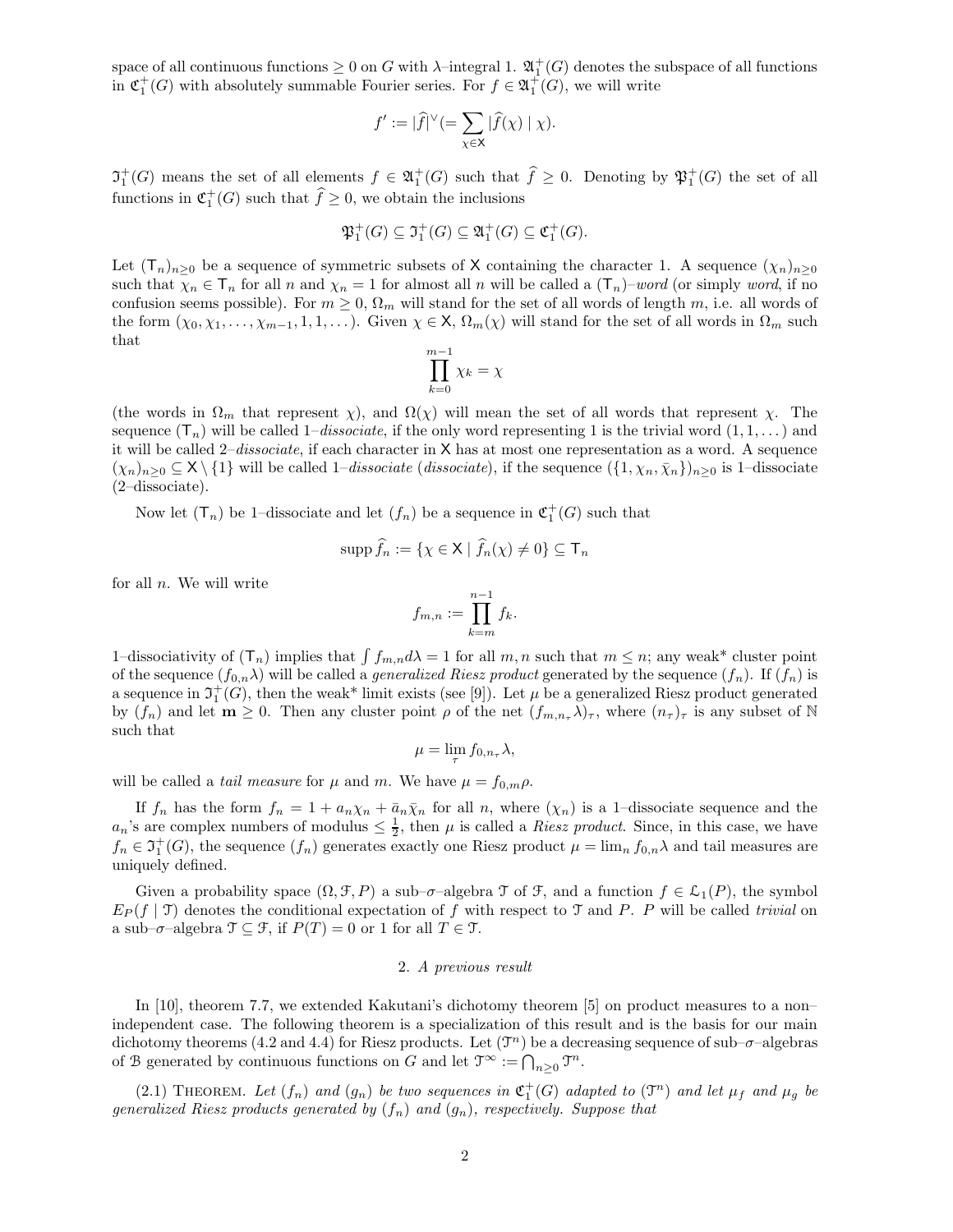- ( $\alpha$ )  $\mu_q$  is trivial on  $\mathfrak{T}^{\infty}$ ,
- ( $\beta$ )  $E_{\lambda}(f_n | \mathcal{T}^{n+1}) = 1 = E_{\lambda}(g_n | \mathcal{T}^{n+1})$  for all  $n \geq 0$ ,
- ( $\gamma$ )  $\sigma\{g_{0,n}=0\} = 0$  for all  $n \geq 0$  and all generalized Riesz products generated by  $(g_k)_{k \geq n}$ , and that
- (δ) there exist two subnets  $(m_{\sigma})$  and  $(n_{\tau})$  of N such that  $\lim_{\tau} g_{0,n_{\tau}} \lambda = \mu_g$  and

$$
\lim_{\sigma,\tau} f_{0,m_{\sigma}} g_{m_{\sigma},n_{\tau}} \lambda = \mu_f.
$$

(a) The following statements are equivalent.

- (i)  $\mu_f$  is absolutely continuous with respect to  $\mu_g$ ;
- (ii)  $\mu_f$  and  $\mu_g$  are not mutually singular;
- (iii) there is  $a \varepsilon > 0$  such that, for all  $n \geq 0$ , we have  $\int (f_{0,n}/g_{0,n})^{\frac{1}{2}} d\mu_g \geq \varepsilon$ ;
- (*iv*)  $\lim_{m,n\to\infty} \int (f_{m,n}/g_{m,n})^{\frac{1}{2}} d\mu_g = 1.$

(b) If the equivalent statements (i)–(iv) hold, then the sequence  $(f_{0,n}/g_{0,n})$  converges in  $\mathcal{L}_1(\mu_q)$  to the Radon–Nikodym density  $d\mu_f/d\mu_q$ .

#### 3. Zero–one laws

In order to apply Theorem (2.1) to Riesz products and generalized Riesz products we need a 0–1 law for these measures. We first give a simple but general 0–1 law that extends Kolmogorov's 0–1 law in the product case.

(3.1) LEMMA. Let  $(\Omega, \mathcal{F}, P)$  be a probability space, let T be a sub- $\sigma$ -algebra of  $\mathcal{F}$ , and let C be a total subset of  $\mathcal{L}_2(P)$ . The following two statements are equivalent.

(a)  $P$  is trivial on  $\mathfrak{T}$ ;

(b)  $\int \psi E_P(\bar{\psi} \mid \mathcal{T})dP \leq |\int \psi dP|^2$  for all  $\psi \in C$ .

Proof. We only have to show that (b) implies (a). By the Cauchy–Schwarz inequality, we have

$$
\begin{aligned}\n|\int 1E_P(\psi \mid \mathfrak{T})dP|^2 &\leq \int E_P(\psi \mid \mathfrak{T})E_P(\bar{\psi} \mid \mathfrak{T})dP \\
&= \int \psi E_P(\bar{\psi} \mid \mathfrak{T})dP.\n\end{aligned} \tag{1}
$$

It follows from (b) that equality holds in (1). Thus  $E_P(\psi \mid \mathcal{T})$  is constant P–a.e. for all  $\psi \in \mathcal{C}$ . Since  $\mathcal{C}$ is total in  $\mathcal{L}_2(P)$ , we see that  $E_P(f | \mathcal{T})$  is constant P–a.e. for all  $f \in \mathcal{L}_2(P)$ , i.e., P is trivial on  $\mathcal{T}$ .

We will next apply Lemma (3.1) to Riesz products and generalized Riesz products. To do this, we need a definition that goes back to Peyrière  $[6]$  in the case of dissociate sets.

(3.2) Definition. Let  $(\mathsf{T}_n)_{n>0}$  be a sequence of symmetric subsets of X such that  $1 \in \mathsf{T}_n$  for all  $n \geq 0$ . We will say that the sequence  $(T_n)$  is *factorizing*, if

(i)  $\mathsf{T}_n \cap \langle \bigcup_{m>n} \mathsf{T}_m \rangle = \{1\}$  for all  $n \geq 0$ .

(b) We will say that a sequence  $(\chi_n)_{n>0}$  in X is *factorizing*, if the sequence of subsets  $(\{1,\chi_n,\bar{\chi}_n\})_{n>0}$ is factorizing. (The symbol  $\langle Y \rangle$  indicates the subgroup generated by a subset  $Y \subseteq X$ .)

(3.3) Examples. (a) Let  $(G_n)_{n\geq 0}$  be a sequence of compact Abelian groups and let

$$
G = \prod_{n \ge 0} G_n
$$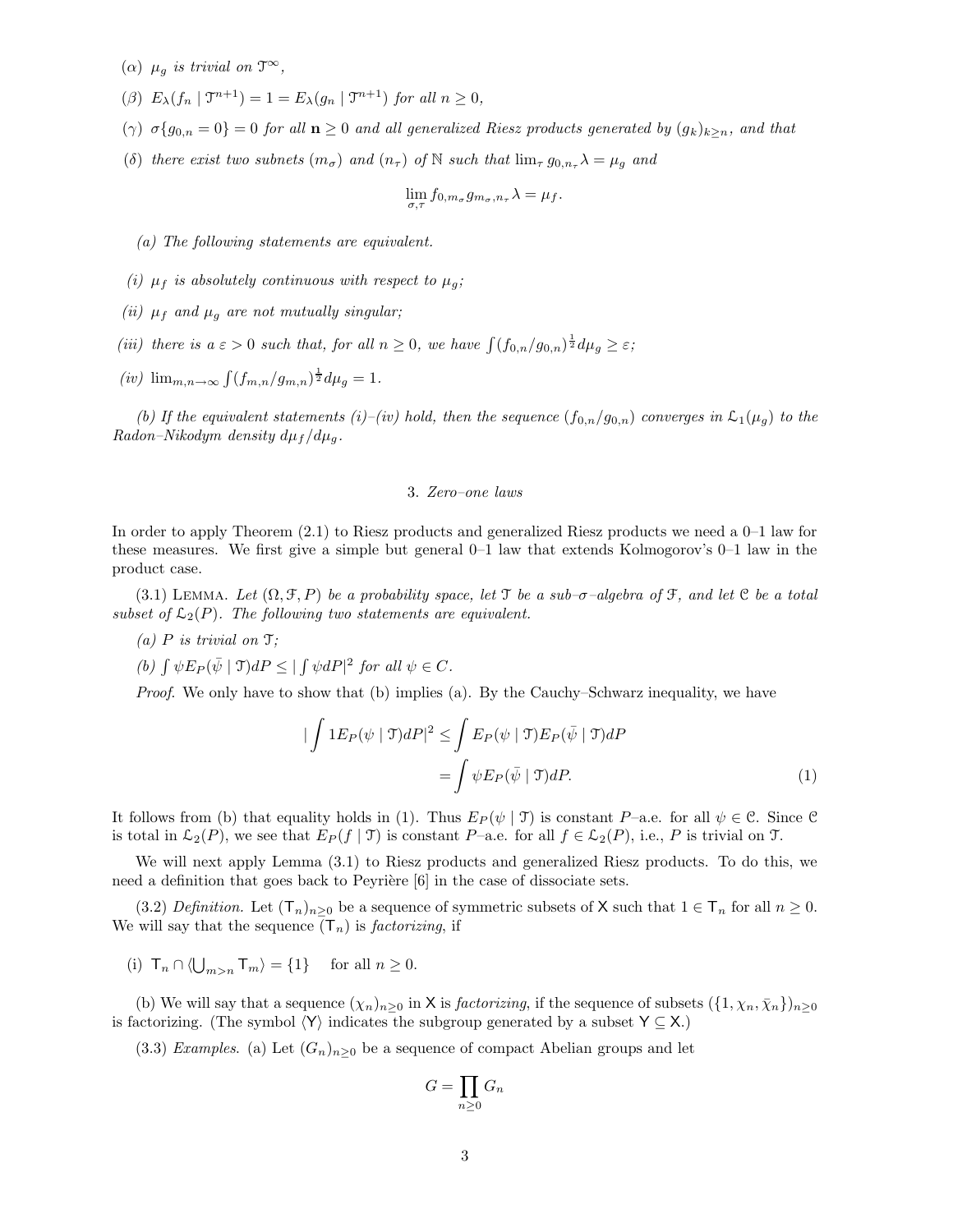be the product group. Let  $X_n$  be the dual group of  $G_n$ . Then  $T_n := X_n$  can be considered as a subgroup of the dual group  $X = \bigoplus_{n \geq 0} X_n$  of G. The sequence  $(T_n)$  is factorizing.

(b) The archetype of a factorizing sequence  $(r_n)$  in  $\mathbb Z$  is given by

$$
r_n = \prod_{k=1}^n l_k,
$$

where the  $l_k$ 's are integers  $\geq 2$ .

We now introduce some notations.

(3.4) Notation and terminology. In what follows,  $(T_n)$  will denote a *factorizing* sequence of symmetric subsets of X such that  $1 \in \mathsf{T}_n$  for all n. We will write  $\mathsf{T}^n$  for the subgroup  $\langle \bigcup_{\mathbf{m}\geq n} \mathsf{T}_m \rangle$  of X and  $H_n$  for the annihilator  $A(G, \mathsf{T}^n)$  of  $\mathsf{T}^n$  in  $G(n \geq 0)$ .  $(H_n)$  is an increasing sequence of compact subgroups of  $G$ .  $\lambda_n$  will denote Haar measure on  $H_n$ . In the obvious way,  $\lambda_n$  will also be considered as a Borel measure on G.  $\overline{\mathfrak{I}}^n$  stands for the sub– $\sigma$ –algebra of B consisting of all  $H_n$ –invariant Borel sets in G,  $\mathfrak{I}^n \subseteq \overline{\mathfrak{I}}^n$ stands for the sub– $\sigma$ –algebra of B generated by  $T^n$ , and  $\overline{T}^{\infty}$  and  $\mathcal{T}^{\infty}$  denote the  $\sigma$ –algebras  $\bigcap_{n\geq 0} \overline{T}^n$  and  $\bigcap_{n\geq 0} \mathfrak{I}^n$ , respectively.

(3.5) LEMMA. (a) Let  $(\chi_n)$  be a word such that  $\prod_{k\geq 0}^{m-1} \chi_k \in \mathsf{T}^m$  for an  $m \geq 0$ . Then  $\chi_k = 1$  for  $k < m$ .

(b)  $(T_n)$  is 1-dissociate.

*Proof.* (a) Suppose that there exists an index  $k < m$  such that  $\chi_k \neq 1$ . Let l be the least among these indices. Then we have

$$
\prod_{k\geq l} \chi_k \in \mathsf{T}^m \text{ and } \chi_l \in \prod_{k>l} \bar{\chi}_k \mathsf{T}^m \subseteq \mathsf{T}^{l+1}.
$$

This contradicts the factorization property. Part (b) is an immediate consequence of (a).

(3.6) Explanation. Let  $(g_n)$  be a sequence in  $\mathfrak{C}_1^+(G)$  such that  $\sup \widehat{g}_n \subseteq \mathsf{T}_n$  for all  $n \geq 0$ . Let  $\mu$  be a generalized Riesz product generated by  $(q_n)$  (see (1.2) and (3.5(b))). The following lemma says that tail measures for  $\mu$  are uniquely defined and gives a representation of tail measures.

- (3.7) LEMMA. Let m be an integer  $\geq 0$ .
- (a) There is only one tail measure  $\rho_m$  for  $\mu$  and m.
- (b)  $\rho_m = \mu * \lambda_m$ .

*Proof.* Note that  $\hat{g}_{0,m}(\chi) = 0$ , if  $\chi$  is not represented by a word in  $\Omega_m$ . We thus obtain by  $(3.5(a))$ .

$$
\widehat{g}_{0,m}(\chi)\widehat{\lambda}_m(\chi) = \widehat{g}_{0,m}(\chi)1_{\mathsf{T}^m}(\chi) = \begin{cases} 1 & \chi = 1, \\ 0 & \chi \neq 1, \end{cases}
$$
\n(1)

i.e.

$$
g_{0,m} * \lambda_m = 1. \tag{2}
$$

Since the functions  $g_l$  such that  $l \geq m$  are  $H_m$ –invariant, (2) implies for  $n \geq m$  and  $x \in G$ 

$$
g_{0,n} * \lambda_n(x) = \int g_{0,m}(x-y)g_{m,n}(x-y)\lambda_m(dy),
$$
  
=  $g_{m,n}(x)(g_{0,m} * \lambda_m)(x),$   
=  $g_{m,n}(x).$ 

If  $\mu = \lim_{\tau} g_{0,n_{\tau}} \lambda$ , then (3) shows that

$$
\lim_{\tau} g_{m,n_{\tau}} \lambda = \lim_{\tau} g_{0,n_{\tau}} * \lambda_m = \mu * \lambda_m.
$$

This proves the lemma.

We now obtain a representation of the conditional expectation occurring in  $(3.1(b))$ .

(3.8) LEMMA. For any bounded, Borel–measurable function h on G and any  $m \geq 0$  we have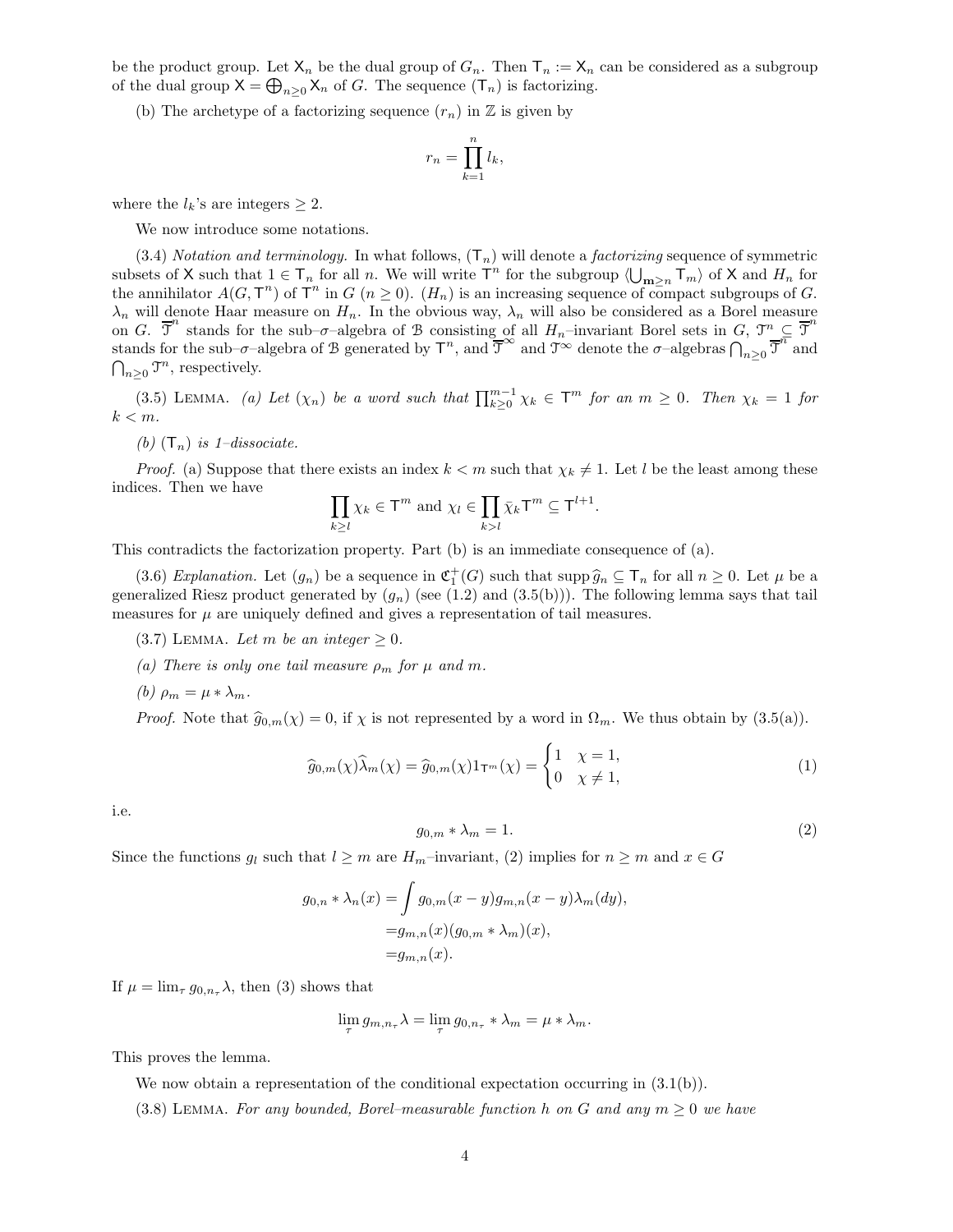(i)  $E_{\mu}(h \mid \overline{\mathcal{F}}^m) = (hg_{0,m}) * \lambda_m.$ 

*Proof.* We use Lemma (3.8) to compute for  $E \in \overline{\mathfrak{T}}^m$ 

$$
\int 1_E h d_\mu = \int \int 1_E(x+y)h(x+y)g_{0,m}(x+y)\mu(dx)\lambda_m(dy)
$$

$$
= \int 1_E(x)[\int h(x+y)g_{0,m}(x+y)\lambda_m(dy)]\mu(dx)
$$

$$
= \int 1_E[(hg_{0,m})*\lambda_m]d\mu.
$$

Since  $(hg_{0,m}) * \lambda_m$  is  $\overline{\mathfrak{I}}^m$ -measurable, the lemma follows.

We finally obtain a 0–1 law for generalized Riesz products in the case of factorization.

(3.9) PROPOSITION. Let  $(g_n)$  be a sequence in  $\mathfrak{C}_1^+(G)$  such that  $\text{supp}\,\widehat{g}_n \subseteq \mathsf{T}_n$  for all n and let

$$
\mu=\lim_{\tau\in D}g_{0,n_\tau}\lambda
$$

be a generalized Riesz product generated by  $(g_n)$ . The following two statements are equivalent.

(a)  $\mu$  is trivial on  $\overline{\mathfrak{T}}^{\infty}$ ; (b)  $\lim_{\sigma \in D} \lim_{\tau \in D}$   $\sum$  $\sum_{\substack{\chi \in \psi \mathsf{T}^n \sigma \\ \chi \neq \psi}} \widehat{g}_{0,n_\sigma}(\chi) \widehat{g}_{0,n_\tau}(\bar{\chi}) = 0 \text{ for all } \psi \in \mathsf{X}.$ 

*Proof.* We will show that (b) is equivalent to  $(3.1(b))$  for  $(\Omega, \mathcal{F}, P) = (G, \mathcal{B}, \mu)$ ,  $\mathcal{T} = \overline{\mathcal{T}}^{\infty}$ , and  $\mathcal{C} = \mathsf{X}$ . By  $(3.8)$ , we have

$$
\int \psi E_{\mu}(\bar{\psi} \mid \overline{\mathcal{T}}^{\infty}) d\mu = \lim_{m} \int \psi E_{\mu}(\bar{\psi} \mid \overline{\mathcal{T}}^{m}) d\mu
$$

$$
= \lim_{m} \int \psi[\bar{\psi}g_{0,m} * \lambda_{m}] d\mu
$$

$$
= \lim_{m} \lim_{\tau} \int \psi[\bar{\psi}g_{0,m} * \lambda_{m}] g_{0,n_{\tau}} d\lambda.
$$
 (1)

Using the identity

$$
[\bar{\psi}g_{0,m} * \lambda_m]^{\wedge}(\chi) = 1_{\mathsf{T}^m}(\chi)\widehat{g}_{0,m}(\psi\chi), \qquad (2)
$$

we obtain

$$
\int \psi[\bar{\psi}g_{0,m} * \lambda_m] g_{0,n_\tau} d\lambda = \sum_{\chi \in \mathsf{T}^m} \widehat{g}_{0,m}(\psi \chi) \int \psi \chi g_{0,n_\tau} d\lambda \n= \sum_{\chi \in \mathsf{T}^m} \widehat{g}_{0,m}(\psi \chi) \widehat{g}_{0,n_\tau}(\overline{\psi \chi}).
$$
\n(3)

It follows from (1) and (3) that

$$
\int \psi E_{\mu}(\bar{\psi} \mid \overline{\mathcal{T}}^{\infty}) d\mu = \lim_{\sigma \in D} \lim_{\tau \in D} \sum_{\chi \in \psi \mathcal{T}^{n_{\sigma}}} \hat{g}_{0,n_{\sigma}}(\chi) \hat{g}_{0,n_{\tau}}(\bar{\chi})
$$

$$
= \hat{\mu}(\psi) \hat{\mu}(\bar{\psi}) + \lim_{\sigma \in D} \lim_{\tau \in D} \sum_{\chi \in \psi \mathcal{T}^{n_{\sigma}} \atop \chi \neq \psi} \hat{g}_{0,n_{\sigma}}(\chi) \hat{g}_{0,n_{\tau}}(\bar{\chi}). \tag{4}
$$

Since  $(3.1(b))$  in the present case is equivalent to

$$
\int \psi E_{\mu}(\bar{\psi} \mid \mathfrak{T}^{\infty}) = \widehat{\mu}(\psi)\widehat{\mu}(\bar{\psi})
$$
\n(5)

by the Cauchy–Schwarz inequality,  $(4)$  shows that  $(3.1(b))$  is equivalent to  $(b)$ .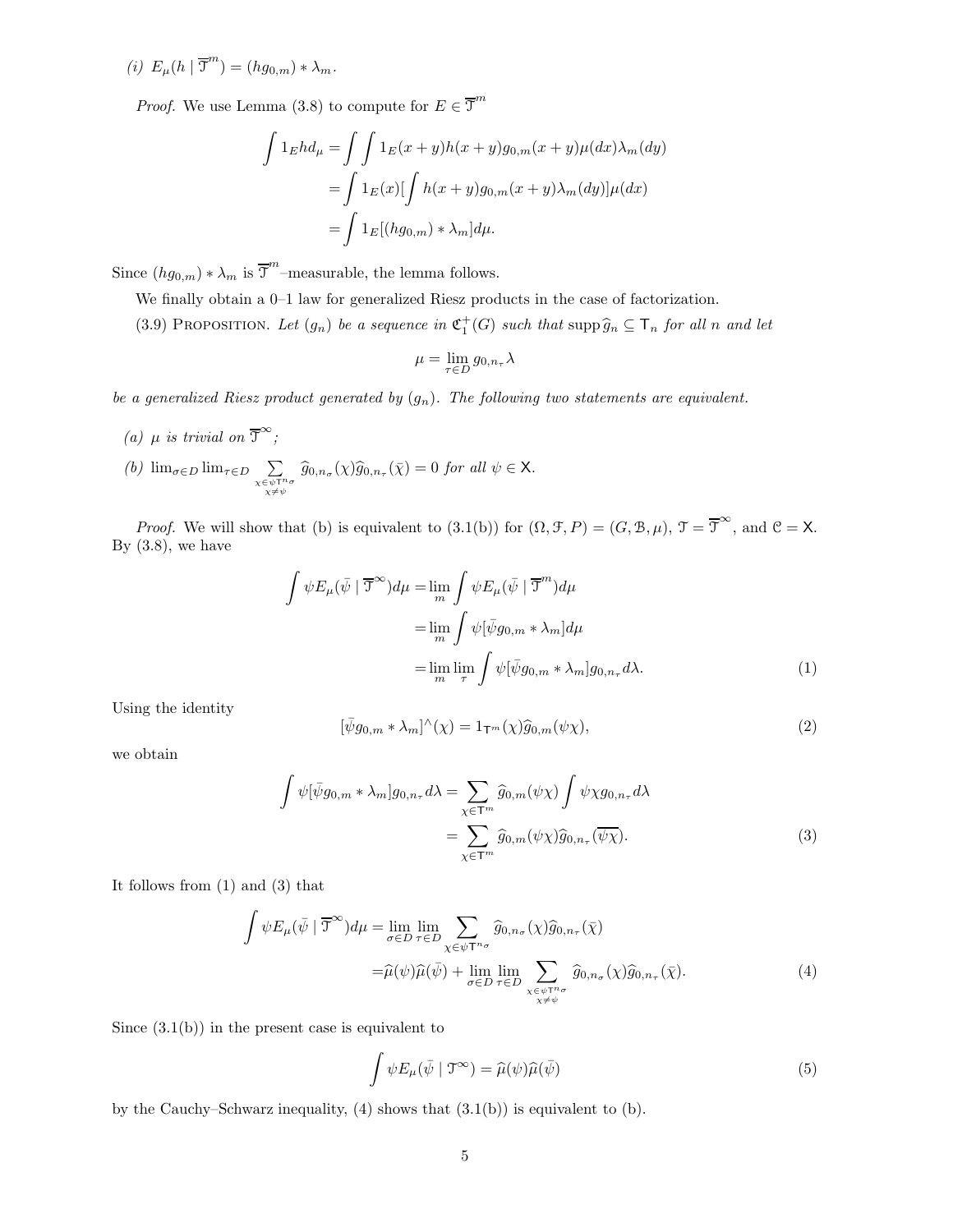(3.10) Remark. If  $(T_n)$  is 2-dissociate (see (1.2)) as well as factorizing (3.9(b)) can be rewritten in a simpler form. In this case, we have for  $m \leq n$  and any  $\chi \in \mathsf{X}$ 

$$
\widehat{g}_{0,m}(\chi)\widehat{g}_{0,n}(\bar{\chi}) = |\widehat{g}_{0,m}(\chi)|^2
$$

(consider the two cases  $\Omega_m(\chi) = \emptyset$  and  $\Omega_m(\chi) \neq \emptyset$ ), and Statement (3.9(b)) is thus equivalent to the statement

$$
(\alpha)\ \lim_{m}\sum_{\substack{\chi\in\psi\mathbb{T}^m\\ \chi\neq\psi}}|\widehat{g}_{0,m}(\chi)|^2=0\ \text{for all}\ \psi\in\mathsf{X}.
$$

We mention two corollaries of Proposition (3.9). For the first corollary note that a sequence  $(g_n) \subseteq$  $\mathfrak{I}^+_1(G)$  (see (1.2)) such that supp  $\widehat{g}_n \subseteq \mathfrak{T}_n$  ( $n \geq 0$ ) generates exactly one generalized Riesz product  $\mu = \lim_{n} g_{0,n} \lambda \text{ (see [9]).}$ 

(3.11) COROLLARY. Let  $(g_n)$  be a sequence in  $\mathfrak{I}^+_1(G)$  such that  $\text{supp}\,\widehat{g}_n \subseteq \mathsf{T}_n$  for all n and let  $\mu$  be the generalized Riesz product generated by  $(g_n)$ . Suppose that

- ( $\alpha$ )  $\bigcap_{m\geq 0}$   $\mathsf{T}^m = \{1\}$  and that
- ( $\beta$ )  $\hat{\mu}$  vanishes at infinity.

# Then  $\mu$  is trivial on  $\overline{\mathfrak{T}}^{\infty}$ .

*Proof.* Let  $\mu'$  be the generalized Riesz product generated by the sequence  $(g'_n)$  (see (1.2)). We put

$$
g'_{0,n} := \prod_{k=0}^{m-1} g'_k.
$$

By Lemma (3.8) we have for all  $m \ge 0$  and all  $\psi \in X$  (see also (3.9(2)))

$$
\sum_{\chi \in \psi \mathsf{T}^m} |\widehat{g}_{0,m}(\chi)| \leq \sum_{\chi \in \psi \mathsf{T}^m} \widehat{g}'_{0,m}(\chi)
$$
  
= 
$$
[(\bar{\psi}g'_{0,m}) * \lambda_m](0)
$$
  
= 
$$
E_{\mu'}(\bar{\psi} | \overline{\mathsf{T}}^m)
$$
  
\$\leq 1\$. (1)

Since  $\widehat{g}_{0,m} \in I_1(X)$  and since the sequence  $(\widehat{g}_{0,n})_n$  converges boundedly to  $\widehat{\mu}$ , we have for any  $m \geq 0$ 

$$
\lim_{n} \sum_{\substack{\chi \in \psi \mathsf{T}^m \\ \chi \neq \psi}} \widehat{g}_{0,m}(\chi) \widehat{g}_{0,n}(\bar{\chi}) = \sum_{\substack{\chi \in \psi \mathsf{T}^m \\ \chi \neq \psi}} \widehat{g}_{0,m}(\chi) \widehat{\mu}(\bar{\chi}). \tag{2}
$$

Condition  $(3.9(b))$  now follows from  $(2)$ ,  $(1)$ ,  $(\alpha)$ , and  $(\beta)$ .

The proof of the following corollary uses a refinement of an argument appearing in Brown [1], p. 235.  $|E|$  stands for the cardinal number of a (finite) set E.

(3.12) COROLLARY. Let  $(g_n)$  be a sequence in  $\mathfrak{C}_1^+(G)$  such that  $\text{supp}\,\widehat{g}_n \subseteq \mathsf{T}_n$  for all n and let  $\mu$  be a generalized Riesz product generated by  $(g_n)$ . Suppose that

(a)  $\bigcap_{m\geq 0}$   $T^m = \{1\},$ 

$$
(\beta) \sup |\{(\chi_k) \in \Omega_m \mid \psi \neq \prod_{k=0}^{m-1} \chi_k \in \psi \mathsf{T}^m\}| < \infty
$$

for all  $\psi \in \mathsf{X}$ , and that

(γ) there is a constant  $\gamma < 1$  such that  $\|\widehat{g_n - 1}\|_{\infty} \leq \gamma$  for almost all n.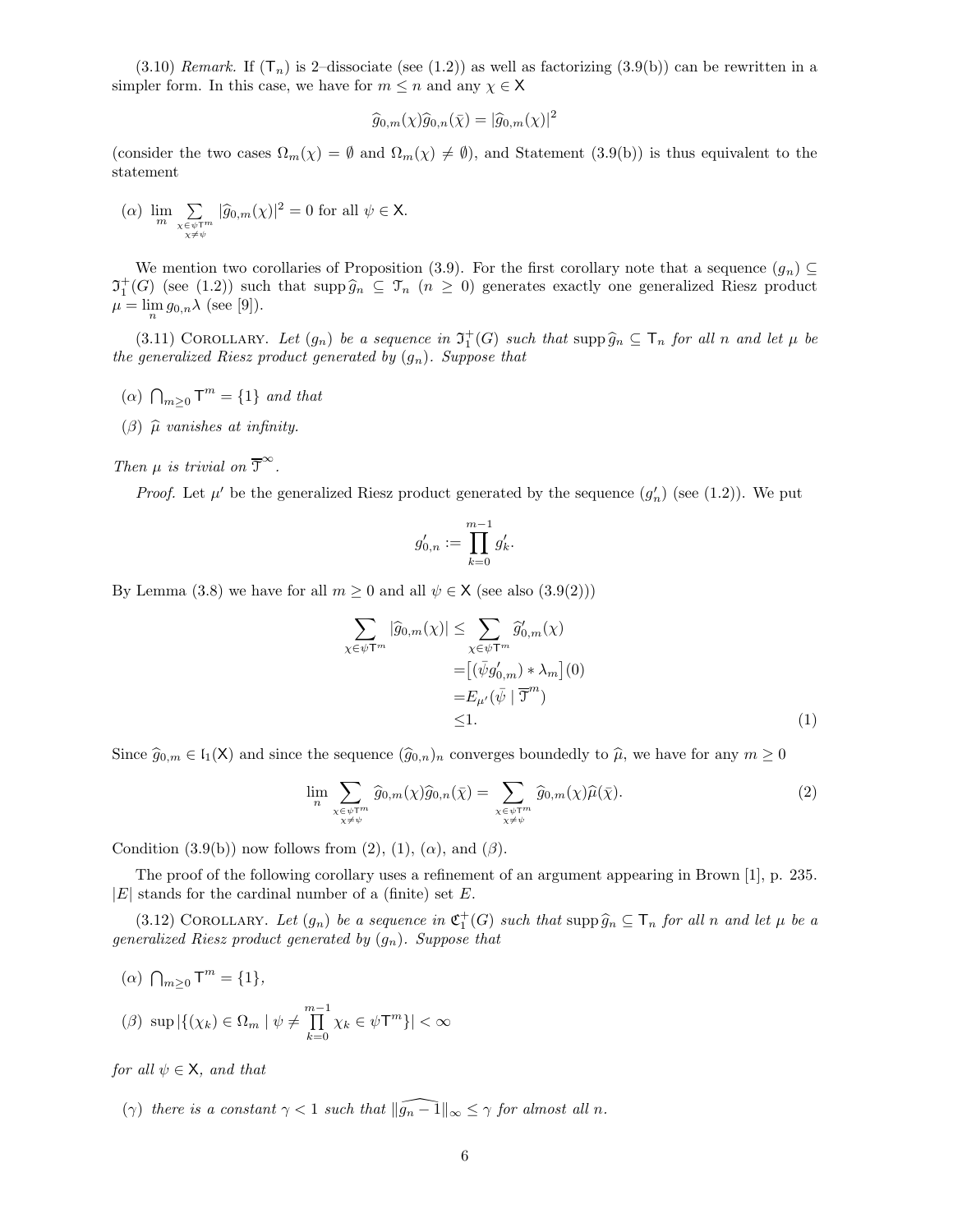Then  $\mu$  is trivial on  $\overline{\mathfrak{T}}^{\infty}$ .

*Proof.* Given a character  $\psi$ , we define

$$
\Lambda_m := \left\{ (\chi_k) \in \Omega_m \mid \psi \neq \prod_{k=0}^{m-1} \chi_k \in \psi \mathsf{T}^m \right\}
$$

and

$$
l_m := \min_{(\chi_k) \in \Lambda_m} |\{k \mid \chi_k \neq 1\}| \quad (m \ge 1).
$$

We will show that

$$
\lim_{m \to \infty} l_m = \infty. \tag{1}
$$

Let m and n be two integers such that  $1 \leq m \leq n$  and let  $(\chi_0, \ldots, \chi_{n-1}, 1, 1, \ldots) \in \Lambda_n$ . We then have

$$
\prod_{k=0}^{m-1} \chi_k = \prod_{k\geq 0} \chi_k \prod_{k\geq m} \bar{\chi}_k \in \psi \mathsf{T}^n \mathsf{T}^m = \psi \mathsf{T}^m. \tag{2}
$$

If  $\prod_{k=0}^{m-1} \chi_k$  were equal to  $\psi$ , we would have

$$
\psi \prod_{k \geq m} \chi_k \in \psi \mathsf{T}^n
$$

and Lemma  $(3.5(a))$  would imply

$$
\prod_{k\geq m} \chi_k = 1,
$$

contrary to

$$
\prod_{k\geq 0} \chi_k \neq \psi.
$$

Thus we have

$$
\prod_{k=0}^{m-1} \chi_k \neq \psi
$$

and (2) implies that  $(\chi_0, \ldots, \chi_{m-1}, 1, 1, \ldots) \in \Lambda_n$ .

Given an integer  $m \ge 1$ , Assumptions ( $\alpha$ ) and ( $\beta$ ) together imply that there exists an integer  $n > m$ such that  $\Lambda_m \cap \Lambda_n = \emptyset$ . The reasoning above now shows that  $l_n > l_m$ , i.e. (1) holds.

Let  $c_{\psi}$  be the supremum in ( $\beta$ ). Using ( $\beta$ ) and ( $\gamma$ ), we may estimate as follows.

$$
\left| \sum_{\substack{x \in \psi \mathsf{T}^m \\ x \neq \psi}} \hat{g}_{0,m}(x) \hat{g}_{0,n}(\bar{x}) \right| \leq \sum_{\substack{x \in \psi \mathsf{T}^m \\ x \neq \psi}} |\hat{g}_{0,m}(x)|
$$
\n
$$
= \sum_{\substack{x \in \psi \mathsf{T}^m \\ x \neq \psi}} \left| \sum_{(x_k) \in \Omega_m(x)} \prod_{k=0}^{m-1} \hat{g}_k(x_k) \right|
$$
\n
$$
\leq \sum_{(x_k) \in \Lambda_m} \left| \prod_{k=0}^{m-1} \hat{g}_k(x_k) \right|
$$
\n
$$
\leq \sum_{(x_k) \in \Lambda_m} \gamma^{l_m}
$$
\n
$$
\leq c_{\psi} \gamma^{l_m}.
$$
\n(3)

Condition  $(3.9(b))$  now follows from  $(3)$  and  $(1)$ .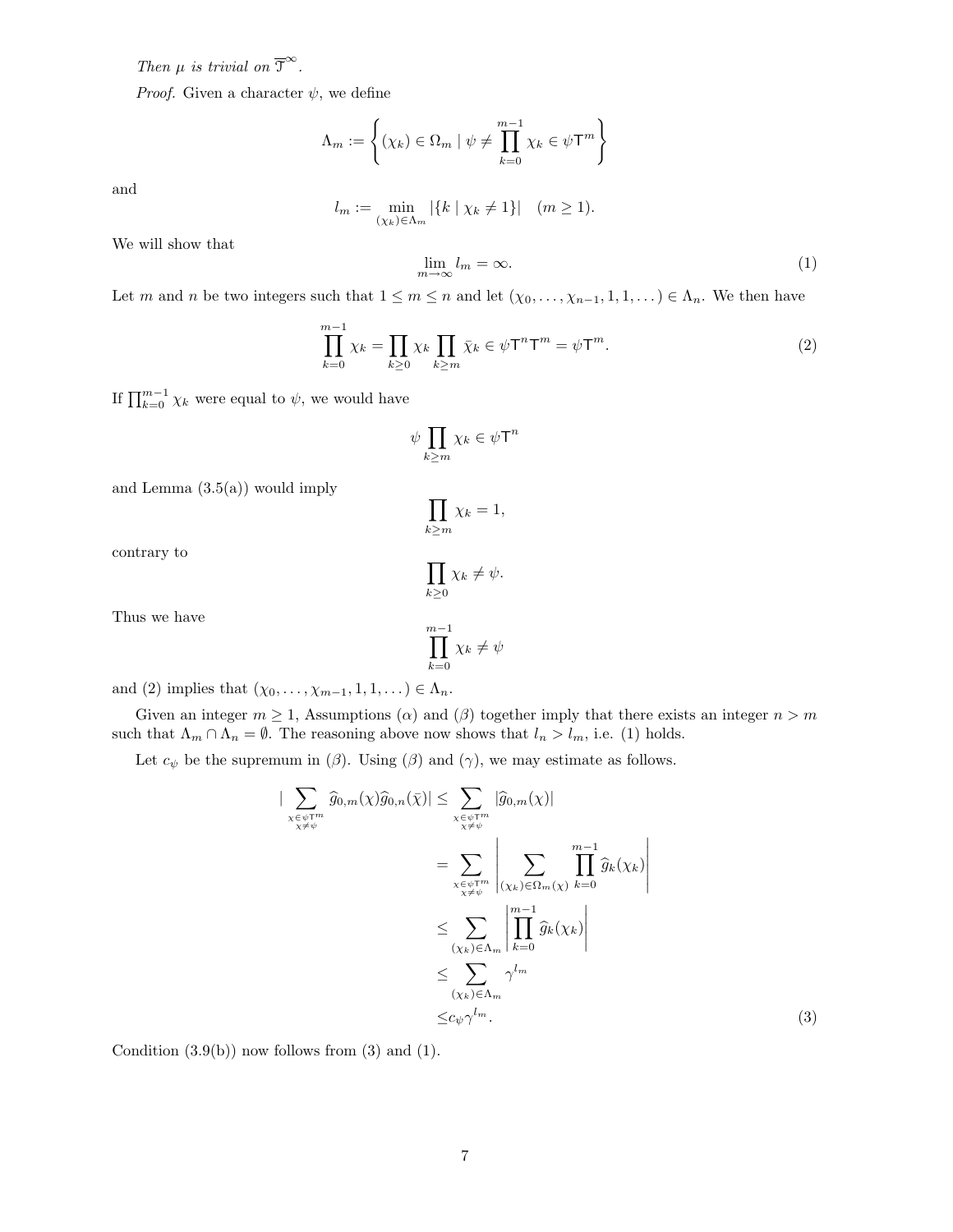### 4. Dichotomy of Riesz products

Theorem (2.1) together with Proposition (3.9) and its corollaries give rise to several similar dichotomy theorems for Riesz products and generalized Riesz products. We will here state two sample results. We first give a sufficient condition for Assmption  $(2.1(\delta))$ .

(4.1) LEMMA. Let  $(T_n)$  be a 1-dissociate sequence of symmetric subsets of X and let  $(f_n)$  and  $(g_n)$ be two sequences in  $\mathfrak{I}^+_1(G)$  such that  $\sup \widehat{f}_n \subseteq \mathsf{T}_n$  and  $\sup \widehat{g}_n \subseteq \mathsf{T}_n$  for all n. Let  $\mu_f$  and  $\mu_g$  be the generalized Riesz products generated by  $(f_n)$  and  $(g_n)$ , respectively. Then  $\lim_{m,n} f_{0,m}g_{m,n}\lambda = \mu_f$ .

*Proof.* Let  $\chi \in \mathsf{X}$ . By [9], (3.3), the family

$$
\big(\prod_{k\geq 0}\widehat{f}_k(\chi_k)\big)_{(\chi_k)\in\Omega(\chi)}
$$

is absolutely summable and

$$
\widehat{\mu}_f(\chi) = \sum_{(\chi_k) \in \Omega(\chi)} \prod_{k \ge 0} \widehat{f}_k(\chi_k).
$$

The lemma now follows from the equality

$$
(f_{0,m}g_{m,n})^{\wedge}(\chi) = \sum_{(\chi_k)\in\Omega_n(\chi)} \prod_{k=0}^{m-1} \widehat{f}_k(\chi_k) \prod_{k=m}^{n-1} \widehat{g}_k(\chi_k).
$$

We next give a first dichotomy theorem for generalized Riesz products. Notation is as in  $(3.4)$ .

 $(4.2)$  THEOREM. Let  $(T_n)$  be a factorizing sequence of symmetric subsets of X containing the character 1 and let  $(f_n)$  and  $(g_n)$  be two sequences in  $\mathfrak{I}^+_1(G)$  such that  $\sup \widehat{f}_n \subseteq \mathsf{T}_n$  and  $\sup \widehat{g}_n \subseteq \mathsf{T}_n$  for all n. Let  $\mu_f$  and  $\mu_q$  be the generalized Riesz products generated by  $(f_n)$  and  $(g_n)$ , respectively. Suppose that

- (a)  $\bigcap_{m\geq 0}$   $\mathsf{T}^m = \{1\},$
- ( $\beta$ )  $\widehat{\mu}_g$  vanishes at infinity, and that
- $(\gamma)$  the functions  $g_n$  are nowhere zero.
	- (a) The following statements are equivalent.
- (i)  $\mu_f$  is absolutely continuous with respect to  $\mu_g$ ;
- (ii)  $\mu_f$  and  $\mu_g$  are not mutually singular;
- (iii) there is an  $\varepsilon > 0$  such that, for all  $n \geq 0$ , we have  $\int (f_{0,n}/g_{0,n})^{\frac{1}{2}} d\mu_g \geq \varepsilon$ ;
- (*iv*)  $\lim_{m,n\to\infty} \int (f_{m,n}/g_{m,n})^{\frac{1}{2}} d\mu_g = 1.$

(b) If the equivalent statements (i)–(iv) hold, then the sequence  $(f_{0,n}/g_{0,n})$  converges in  $\mathcal{L}_1(\mu_q)$  to the Radon–Nikodym density  $d\mu_f / d\mu_g$ .

Proof. Since  $\mathfrak{T}^{\infty} \subseteq \overline{\mathfrak{T}}^{\infty}$ ,  $(2.1(\alpha))$  follows from Corollary  $(3.11)$ ,  $\alpha$ , and  $\beta$ . By Lemma  $(3.8)$  and by  $(3.7(2))$ , we have  $E_{\lambda}(f_n | \overline{\mathcal{J}}^{n+1}) = f_n * \lambda_{n+1} = 1$  and similarly

$$
E_{\lambda}(g_n \mid \overline{\mathfrak{I}}^{n+1}) = 1.
$$

Thus  $(2.1(\beta))$  is satisfied. Since  $(2.1(\delta))$  is satisfied by Lemma  $(4.1)$ , the theorem follows from Theorem  $(2.1).$ 

(4.3) Explanation. Theorem (4.2) has only little interest in the case of Riesz products over a dissociate set. In this case, Assumptions  $(4.2(\beta))$  and  $(4.2(\gamma))$  imply  $\inf_{n,x} g_n(x) > 0$ , and the Brown–Moran– Peyrière dichotomy theorem (see  $(1.1)$ ) applies without assuming factorization. Using Corollary  $(3.12)$ we, however, obtain a theorem that gives new information even in the classical case of Riesz products over  $(4^k)_{k \geq 0}$ .

 $(4.4)$  THEOREM. Let  $(T_n)$  be a factorizing sequence of symmetric subsets of X containing the character 1 and let  $(f_n)$  and  $(g_n)$  be two sequences in  $\mathfrak{I}^+_1(G)$  such that  $\sup \widehat{f}_n \subseteq \mathsf{T}_n$  and  $\sup \widehat{g}_n \subseteq \mathsf{T}_n$  for all n. Let  $\mu_f$  and  $\mu_g$  be the generalized Riesz products generated by  $(f_n)$  and  $(g_n)$ , respectively. Suppose that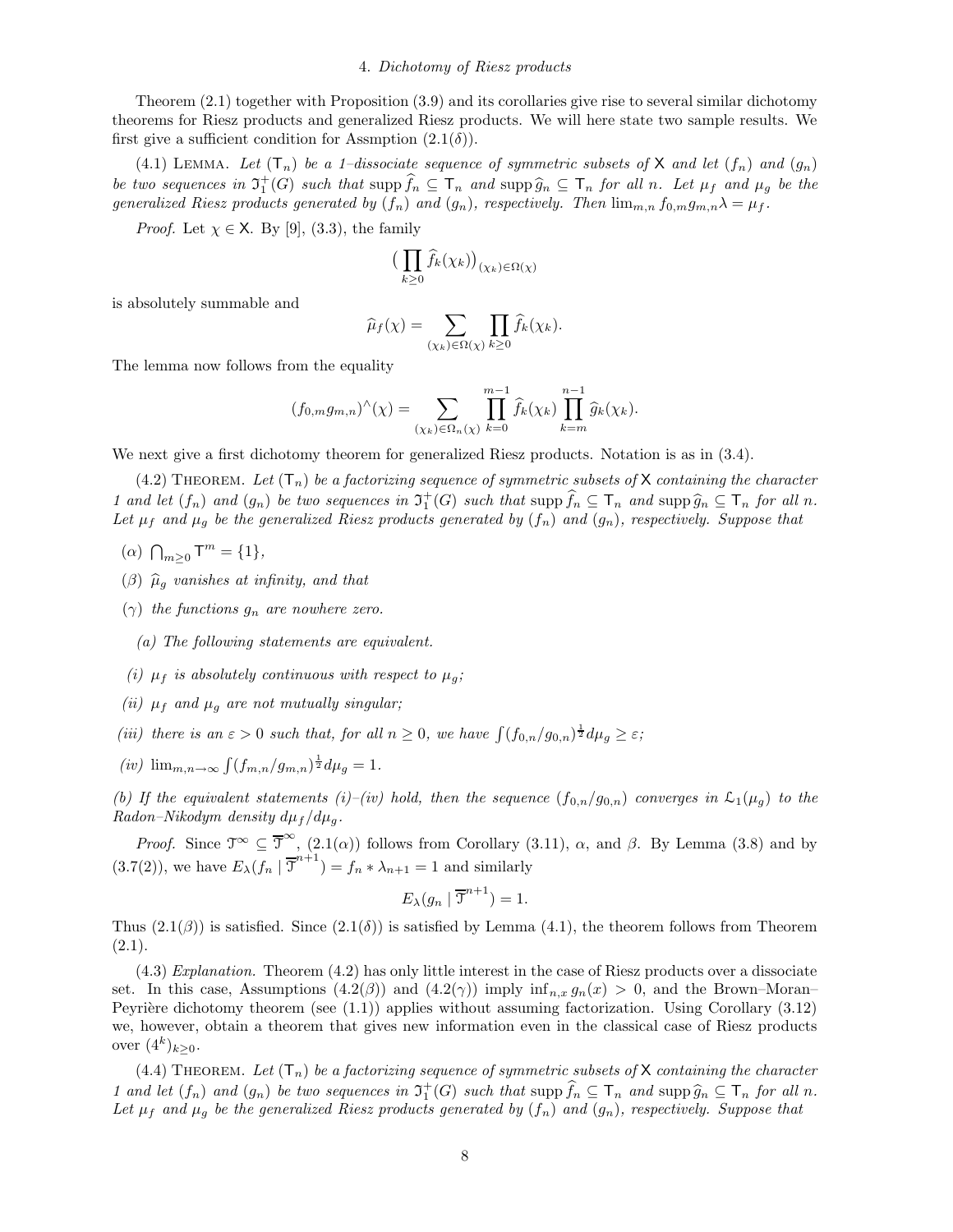- (a)  $\bigcap_{m\geq 0}$   $T^m = \{1\},$
- $(\beta) \ \sup_{m\geq 1} \Big|$  $\left\{(\chi_k) \in \Omega_m \mid \psi \neq \prod_{k=0}^{m-1} \chi_k \in \psi \mathsf{T}^m \right\} \Big| < \infty \text{ for all } \psi \in \mathsf{X},$
- (γ) there is a constant  $\gamma < 1$  such that  $\|\widehat{g_n 1}\|_{\infty} \leq \gamma$  for almost all n, and that
- (δ) the functions  $g_n$  are nowhere zero.

Then Statements  $(4.2(a))$  and  $(4.2(b))$  hold.

*Proof.* As in the proof of  $(4.2)$ ,  $(2.1(\beta))$  follows from  $(3.8)$  and  $(3.7(2))$ . The theorem now follows from  $(2.1)$ ,  $(3.12)$ , and Lemma  $(4.1)$ .

 $(4.5)$  Illustrations. (a) Let  $(r_n)$  be as in  $(3.3(b))$  and let

$$
\mu_a := \prod_{n\geq 0} (1 + a_n \exp(2\pi i r_n t) + \bar{a}_n \exp(-2\pi i r_n t)),
$$
  
\n
$$
\mu_b := \prod_{n\geq 0} (1 + b_n \exp(2\pi i r_n t) + \bar{b}_n \exp(-2\pi i r_n t)) \qquad (0 \leq t < 1)
$$

be two Riesz products over  $(r_n)$ , where  $(a_n)$  and  $(b_n)$  are sequences of complex numbers of modulus  $\langle \frac{1}{2} \rangle$ . Then Theorem (4.4) says that  $\mu_a$  is equivalent to  $\mu_b$  or these two measures are mutually singular and give necessary and sufficient conditions for the occurrence of both cases. To show  $(4.4(\beta))$  note that

$$
\sum_{k=0}^{m-1} r_k \le \sum_{k=0}^{m-1} (r_{k+1} - r_k) < r_m,
$$

so that the supremum is at most 2. This result is also a sharpening of Peyrière's result [7] on Riesz products over the 1-dissociate sequence  $(2^k)_{k \geq 0}$ .

(b) Let  $\lambda$  be Lebesgue measure on [0, 1] and let  $r_1 := \text{sgn} \sin 2\pi x$  ( $0 \le x \le 1$ ) be the first Rademacher function. It is plain that  $\mu_f := \lambda$  and  $\mu_g := (1 + r_1)\lambda$  are Riesz products on [0, 1] (identified with the Cantor group  $\{0,1\}^{\mathbb{N}}$  in the usual way). Since  $\mu_f$  is neither absolutely continuous nor singular with respect to  $\mu_q$ , this example shows that Assumptions  $(4.2(\gamma))$  and  $(4.4(\delta))$  may not be omitted. In some cases, however, these assumptions may be relaxed. Suppose that the sequence  $(T_n)$  is 2–dissociate (see(1.2)) as well as factorizing and replace  $(4.4(\gamma))$  by the stronger condition

(a) there exist two constants  $p \ge 1$  and  $K < 2$  such that  $\|\widehat{g}_n\|_p^p \le K$  almost all n. Satz (5.3) in [9] then asserts that  $\mu_q$  and all its tail measures are continuous. Hence Condition (2.1( $\gamma$ )) is satisfied if the sets  $\{g_n = 0\}$  are countable, i.e. Theorem (4.4) remains true in this case. In particular, we have

(4.6) PROPOSITION. Any two Riesz products on  $\mathbb T$  over a dissociate set of the form  $\{r^n \mid n \geq 0\}$   $(r \geq 3)$ are either equivalent or mutually singular and the criteria for absolute continuity given in  $(4.2)$  are valid. In this case the ratios  $(f_{0,n}/g_{0,n})$  converge in  $\mathcal{L}_1(\mu_b)$  to the Radon–Nikodym derivative  $(d\mu_a/d\mu_b)$ .

# References

- [1] Gavin Brown. Riesz products and generalized characters. Proc.Lond.Math.Soc., 30:209–238, 1975.
- [2] Gavin Brown and William Moran. A dichotomy for infinite convolutions of discrete measures. Math. Proc. Camb. Phil. Soc., 73:307–316, 1973.
- [3] Gavin Brown and William Moran. On orthogonality of Riesz products. *Math. Proc. Camb. Phil.* Soc., 76:173–181, 1974.
- [4] Edwin Hewitt and H.S. Zuckerman. Singular measures with absolutely continuous convolution squares. Proc. Camb. Phil. Soc., 62:399–420, 1966. Corrigendum ibid. 63, 367-368 (1967).
- [5] S. Kakutani. On equivalence of infinite product measures. Ann. of Math., 49:214–224, 1948.